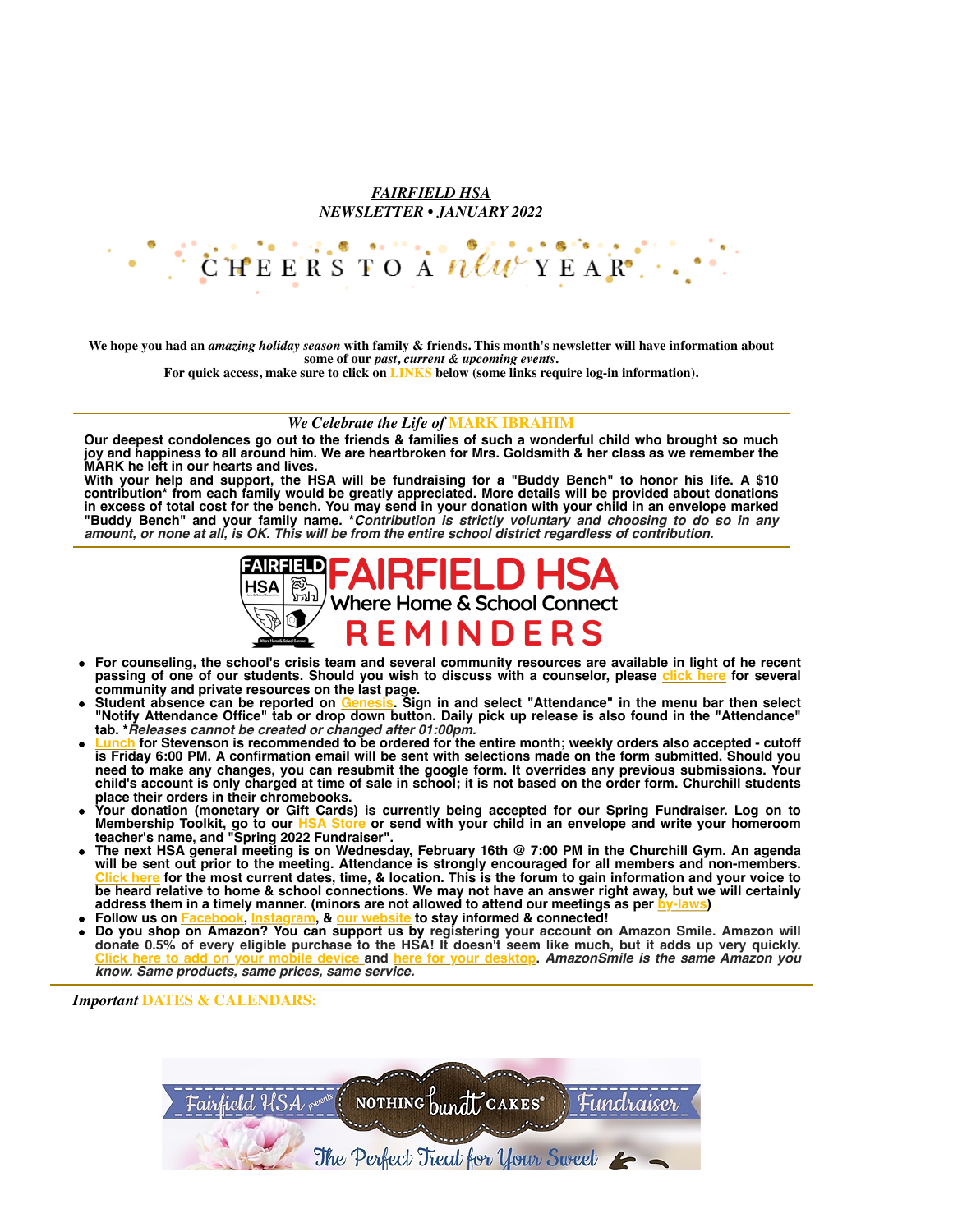

*Click to subscribe to the following calendars: [Fairfield Public School District 2021-2022](http://209.18.101.124/fps/Calendars/2021-2022%20%20Calendar.pdf?1641351763) • [Stevenson •](http://209.18.101.124/fps/AES/) [Churchill](http://209.18.101.124/fps/WSC/) • [Fairfield HSA](https://fairfieldhsa.org/calendar-events)*



**We appreciate all our wonderful volunteers for their time & efforts. It's because of you that we continue to have awesome experiences and memorable moments for our children.**

*\*Maria Agostini - Wreath Chair \*Danielle Barcia, Michelle Hartman, Jill Tuosto - Sumpy's Chairs \*Monica Gallo - SWAG Chair \*Amanda Raniero - ELF Movie Chair \*Melinda Street - Gift Card Chair \*Liz McCauley, Laurie Carmagnola, Dawn Barreca, Sun Guevara - Holiday Fair Chairs \*Dorianne Stellato Krysziak - Churchill's Santa Donor \*Pat Freda - Stevenson's Santa \*Class Parents & Volunteers - Holiday Shops and Bagel Breakfast w/ Santa ...and special thanks go out to...*

*[\\*C.I.A.](http://209.18.101.124/fps/WSC/Quick%20Links/C.I.A-%20Letter%20to%20parents.pdf?1641835381) (Mrs. Kirk) - [Thanksgiving Baskets](https://fairfieldhsa.org/wp-content/uploads/2022/01/Thanksgiving.jpg) \*Mike Sapienza - BOE Liaison 2019-2021*